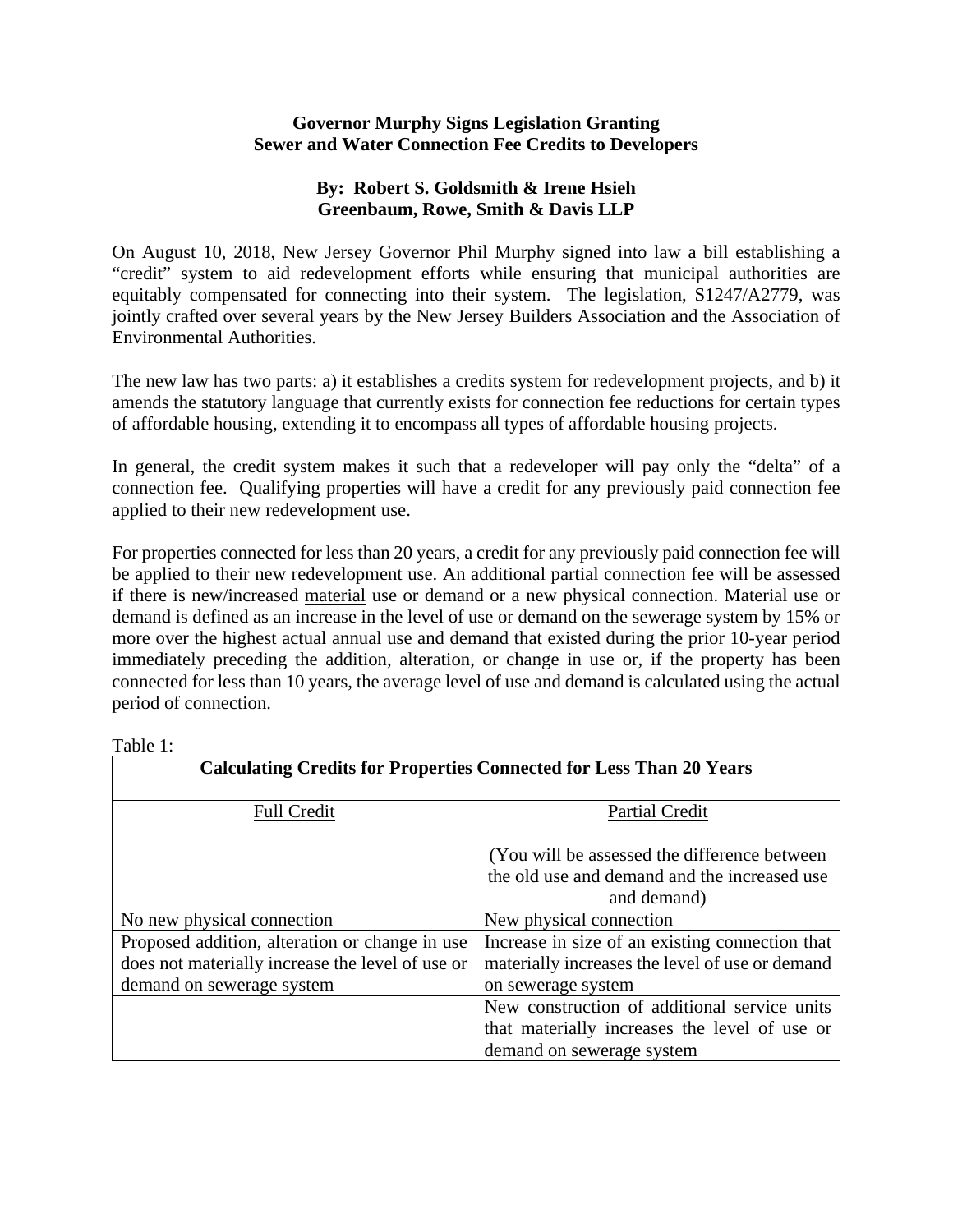Similarly, for properties that have been connected for at least 20 years that have paid service charges in at least 1 of the last 5 years, a credit for any previously paid connection fee will be applied to their new redevelopment use. If the new proposed use qualifies as a new use or class, then an additional partial connection fee of the difference between the old connection fee previously paid, if any, and the new connection fee for the new use or class will be assessed.

## Table 2:

| Eligibility for Credits for Properties Connected for At Least 20 Years That Have Paid<br>Services Charges in At Least 1 of the Last 5 years: |                                                 |
|----------------------------------------------------------------------------------------------------------------------------------------------|-------------------------------------------------|
| <b>Full Credit</b>                                                                                                                           | <b>Partial Credit</b>                           |
|                                                                                                                                              |                                                 |
|                                                                                                                                              | (You will be assessed the difference between)   |
|                                                                                                                                              | the old connection fee previously paid, if any, |
|                                                                                                                                              | and the new connection fee for the new use or   |
|                                                                                                                                              | class)                                          |
| No new physical connection                                                                                                                   | New physical connection                         |
| Nature or size of the service does not result in                                                                                             | Increase in the nature or size of the service   |
| change in use or class                                                                                                                       | results in a new use or class                   |
| Number of service units does not result in                                                                                                   | Increase in number of service units results in  |
| change in use or class                                                                                                                       | change in use or class                          |
| Expanded use of sewerage system does not                                                                                                     | Expanded use of sewerage system results in      |
| result in change in use or class                                                                                                             | change in use or class                          |

Properties that have been connected for at least 20 years that never paid a connection fee, but are current on all service charges due and owing for the past 20 years, also are entitled to the same credit mechanism set forth in Table 2.

Disconnected properties that never paid a connection fee, but were previously connected to the system for at least 20 years also are entitled to the same credit mechanism set forth in Table 2. Additionally, they will be assessed a connection fee that is equal to the lesser of:

- 20% of the service charges that would have been paid based upon the usage for the last full year that the property was connected to the system for the period from the date of the disconnection to the date of the new connection OR
- The new connection fee

There are certain exemptions to the credit system. For example, a property that has been disconnected for more than 5 years, or a property that has not paid service charges within the last 5 years, will be ineligible for a credit.